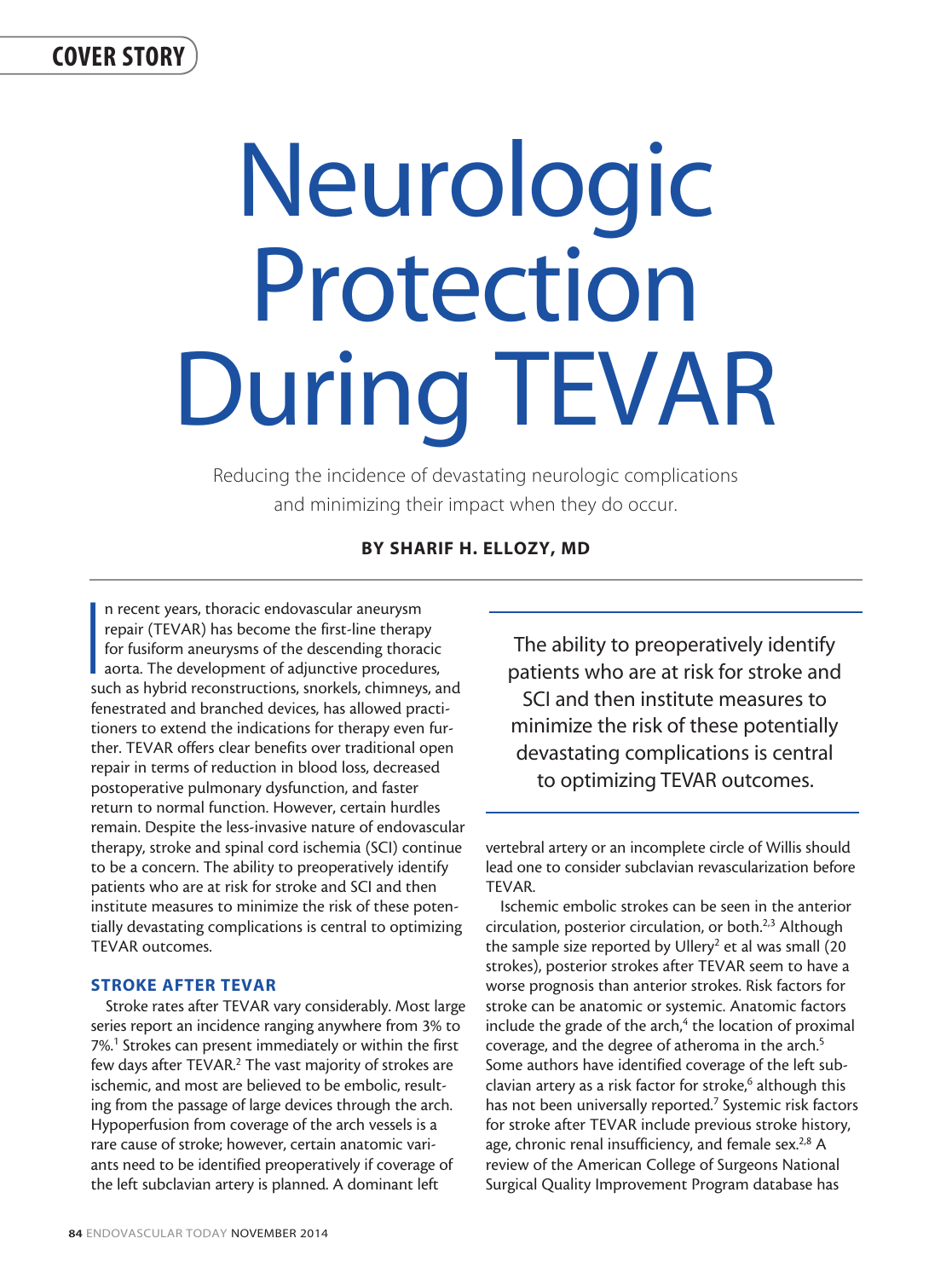shown that emergency procedures have a higher stroke risk than elective procedures. The same authors identified the need for a proximal cuff as a risk factor for perioperative stroke.6

Preoperative planning is central to decreasing the likelihood of stroke, as appropriate case selection is one of the most important factors in avoiding embolization. Assessment of the degree of atheromatous debris in the arch, the tortuosity of the arch, and the suitability of the proximal seal zone is central to choosing appropriate patients. Meticulous intraoperative technique, with a focus on minimizing unnecessary manipulation in the arch, is also essential. Simple maneuvers, such as the use of precurved stiff guidewires designed for the arch, may be helpful. Accurate imaging is necessary to allow for precise device deployment and to minimize the need for proximal extension cuffs.

The role of subclavian revascularization in preventing stroke is unclear. Although coverage of the left subclavian is a risk factor for stroke, a universal policy of subclavian revascularization has not been shown to clearly reduce the incidence of stroke. Most of the studies investigating the role of left subclavian revascularization have been retrospective, and there has been heterogeneity in terms of the use of a selective versus universal policy of subclavian revascularization.<sup>1,6</sup> As such, no clear benefit in terms of stroke prevention has been shown with left subclavian revascularization; however, many operators have a low threshold for subclavian revascularization, as it may offer protection against SCI.

#### SPINAL CORD ISCHEMIA

#### Pathogenesis

In contrast to stroke after TEVAR, the etiology of SCI is usually thought to be due to hypoperfusion. The concept of a single dominant artery to the anterior spinal cord was originally described in 1882 by Albert Adamkiewicz.<sup>9</sup> Classically, the artery of Adamkiewicz is described as arising directly off of the aorta in the lower thoracic or upper lumbar region, and it is identified by its characteristic hairpin turn. The importance of a single crucial artery has diminished, and the contribution of collateral vessels (particularly the vertebral artery and the internal iliac arteries) has been recognized. Animal studies have demonstrated the extent and plasticity of the collateral network to the spinal cord.<sup>10,11</sup> The perfusion at the level of the spinal cord can be measured directly in animal models as a collateral network pressure. Experimental models demonstrate that the collateral network pressure at baseline is a fraction of the mean arterial pressure.12 As the spinal canal is an enclosed space, spinal cord perfusion pressure is equal

to the collateral network pressure minus the cerebrospinal fluid (CSF) pressure. Measures designed to prevent SCI are predicated on that simple equation. Hence, this explains the potential impact of CSF drainage on maintaining spinal cord perfusion pressure.

#### Risk Factors for the Development of SCI

Current recommendations for the prevention of SCI are largely extrapolated from the experience with open thoracoabdominal aortic aneurysm repair. However, the risk of permanent ischemia after TEVAR appears to be less than that of comparable open repairs. In a recent meta-analysis comparing TEVAR with open surgery for descending thoracic aortic aneurysms, the overall incidence of SCI after TEVAR was 3.4% compared to 8.2% after open surgery.<sup>13</sup> As such, not all of the recommendations for open repair necessarily translate to TEVAR. In order to optimize outcomes, it is important to identify patients who are at high risk for SCI after TEVAR and then assess the efficacy of the different available treatments.

The extent of treatment and the number of stent grafts used are perhaps the most consistently identified risk factors for the development of SCI.3,14 Coverage of the left subclavian artery without revascularization has been identified as a risk factor. A meta-analysis of subclavian artery coverage during TEVAR revealed that coverage of the left subclavian artery increased the risk of both stroke and SCI. Revascularization of the subclavian seems to offer some protection against SCI, but not against stroke.<sup>6</sup> Previous repair of the infrarenal aorta has been shown to be a risk factor for the development of SCI after TEVAR, with an incidence of 12% to 14%.15,16 Preoperative renal insufficiency, older age, and longer operations may also contribute to the development of SCI.<sup>14,16</sup>

#### Preventive Measures

As previously mentioned, spinal cord perfusion pressure is the collateral network pressure minus the CSF pressure. Strategies to prevent SCI are based upon this equation and fall into two basic categories: (1) augmentation of the collateral network pressure and (2) CSF drainage in patients believed to be at risk for SCI. Care should be taken to avoid hypotension intraoperatively and postoperatively in all patients undergoing TEVAR. In patients thought to be at high risk for SCI (namely, those with extensive coverage of the aorta, previous replacement of the abdominal aorta, and preoperative renal insufficiency), further adjuncts may be necessary. Left subclavian and internal iliac artery perfusion should be preserved as much as possible, with subcla-